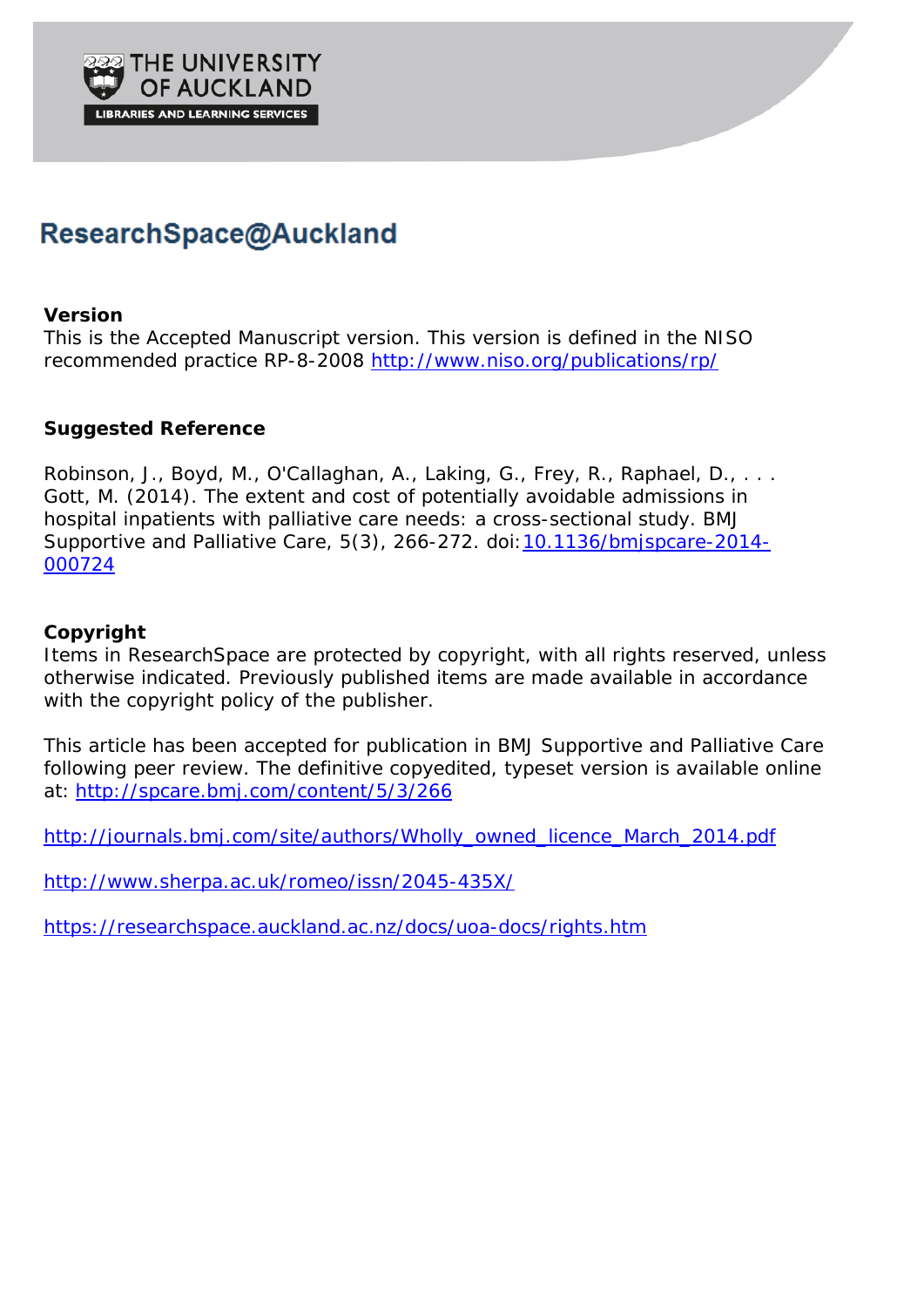# **The extent and cost of potentially avoidable admissions in hospital in-patients with palliative care needs: a cross sectional study**

<span id="page-1-1"></span><span id="page-1-0"></span>Jackie Robinson<sup>[1](#page-1-2)[2](#page-1-3)</sup>[,](#page-1-0) Michal Boyd<sup>1</sup>, Anne O'Calla[g](#page-1-1)han<sup>2</sup>, George Laking<sup>2</sup>, Rosemary Frey<sup>1</sup>, Deborah Raphae[l](#page-1-0)<sup>1</sup>, Barry Sno[w](#page-1-1)<sup>2</sup> and Merryn Go[t](#page-1-0)t<sup>1</sup>

<sup>1</sup> School of Nursing, University of Auckland, Auckland, New Zealand

<sup>2</sup> Auckland District Health Board, Auckland, New Zealand

Corresponding author: Jackie Robinson The School of Nursing Faculty of Medical and Health Sciences The University of Auckland Private Bag 92019 Auckland Mail Centre 1142, New Zealand [j.robinson@auckland.ac.nz](mailto:j.robinson@auckland.ac.nz)

Key words: palliative care; hospitals; patient admission; hospital costs; inpatients

Word count: 3452

<span id="page-1-3"></span><span id="page-1-2"></span> $\overline{a}$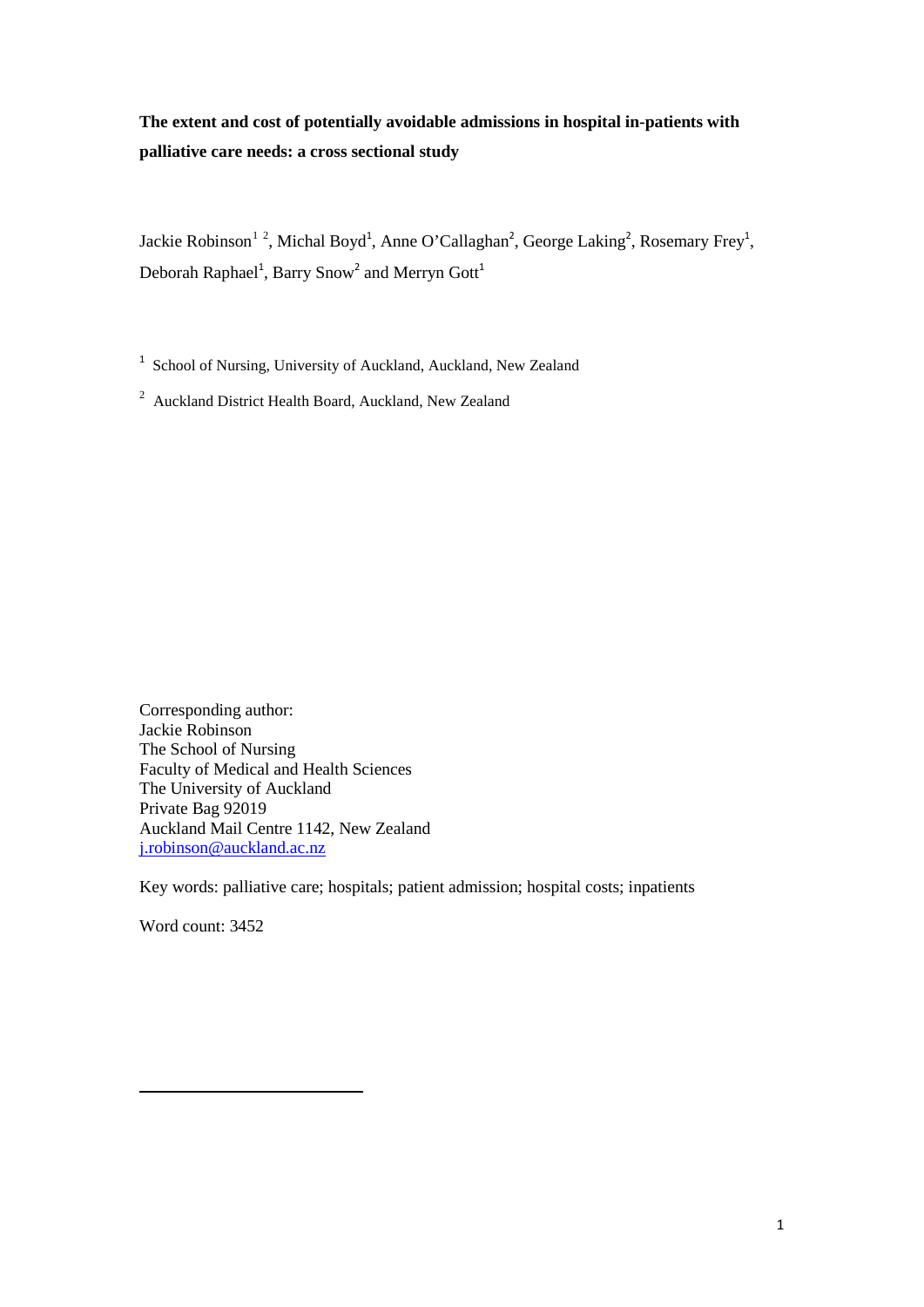#### **Abstract**

#### Objective

More than 90% of people spend time in hospital in the last year of life and, in many developed countries, hospitals are the setting in which most people will die. Previous research indicates that a proportion of these hospital admissions could have been avoided. The objective of this study was to establish the extent and cost of potentially avoidable hospital admissions amongst patients with palliative care needs.

## **Methods**

A prospective survey of hospital inpatients was undertaken to identify patients who met clinical criteria indicating palliative care need. Case notes were reviewed by two expert palliative care clinicians to determine if the hospital admission was potentially avoidable. An analysis of the cost of potentially avoidable admissions compared to all other admissions for those patients identified as being in the last year of life was carried out using the statistical analysis software R version 2.15.1. Logistic regression was performed using the logit (log of odds ration) link. The binary outcome of the logistic regression model was a potentially avoidable admission.

#### Results

Of the 99 patients who met criteria for palliative care need, 22 patients were deemed to have experienced a potentially avoidable admission. Those living in a residential aged care facility were more at risk of experiencing such admissions. The mean total cost of hospital care for those with palliative care needs was lower for those whose admission was deemed potentially avoidable.

## Conclusions

A significant proportion of patients with palliative care needs experience a potentially avoidable admission. Although these admissions are relatively short compared to those whose admissions are unavoidable, any hospital admission impacts on the experiences of patients and families and may contribute to unnecessary hospital expenditure.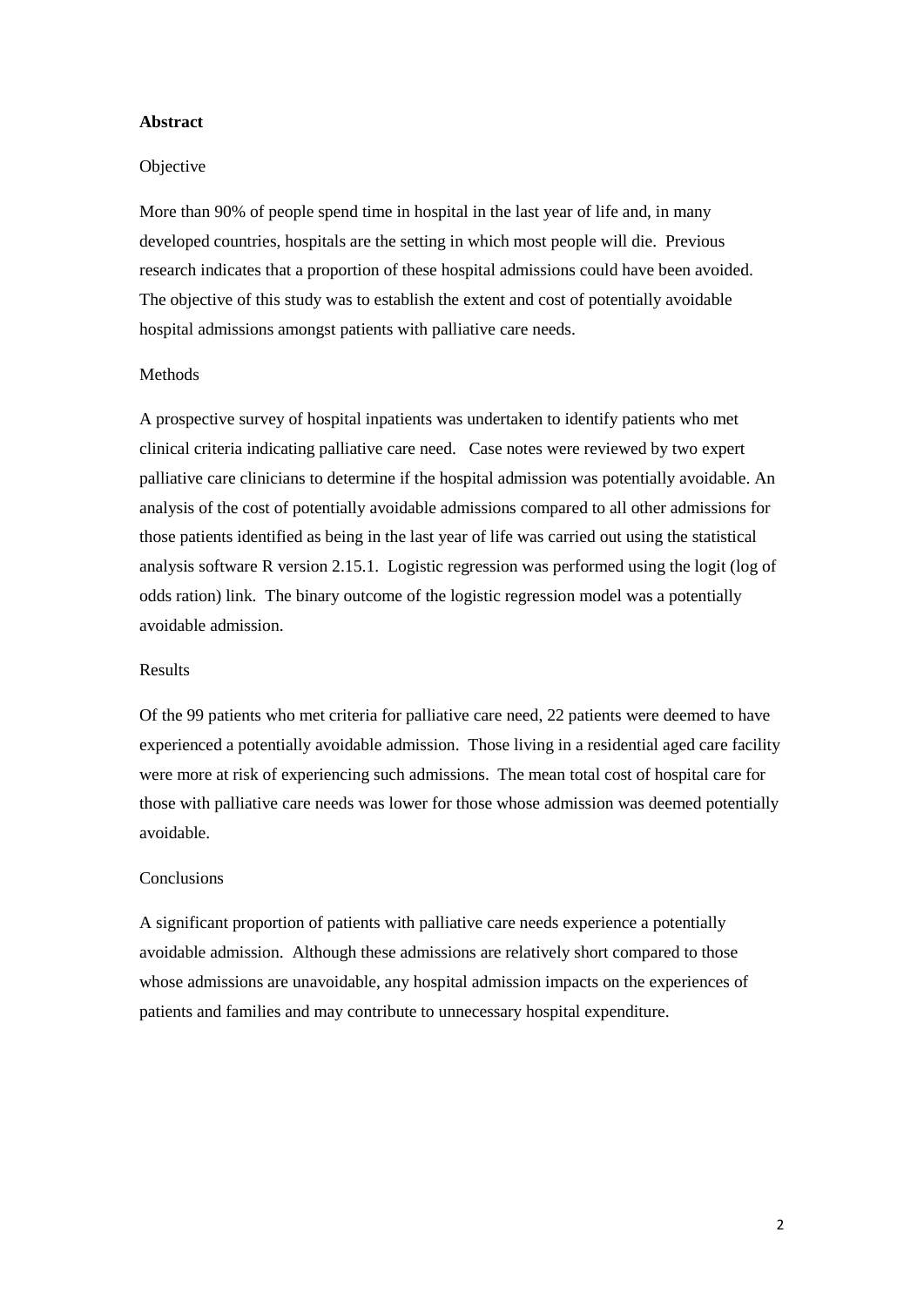#### **INTRODUCTION**

More than 90% of people spend time in hospital in the last year of life and in many developed countries,hospitals are the setting in which most people will die.<sup>1</sup> Hospitals are often where the diagnosis of a life limiting illness is made and where treatment and investigation of symptoms occurs[.](#page-15-1)<sup>2</sup>

Although a slight trend towards home deaths is being seen in some countries (Gomes et al), the number of people dying in hospitals remains relatively high. A recent comparison of institutional deaths across 45 countries concluded that, for half of those countries, more than 54% of deaths occur in hospital[.](#page-15-2)<sup>3</sup> This trend is not in line with patient preference and has significant implications for health care funding. Studies estimating palliative care need in the hospital setting in the United Kingdom and New Zealand have concluded that approximately 23% of adult hospital inpatients meet criteria for palliative care need.<sup>[4,](#page-15-3)5</sup> Projections from the UK indicate that both the proportion and numbers of people dying in acute hospitals are likely to rise in coming decades[.](#page-15-5) 6

Costs associated with hospital admissions represent the principal component of statutory palliativecare cost.<sup>7</sup> Furthermore, average costs associated with hospital inpatient care are knownto increase exponentially in the last three months of life.<sup>8</sup> Certain groups have been identified as being more likely to experience a hospital admission in the last year of life. For example, those with a non-cancer diagnosis spend more time in hospital compared to those with cancer and younger patients spend more time in hospital than older patients[.](#page-15-8)<sup>9</sup>

The circumstances by which patients with palliative care needs are admitted to hospital are complex. Studies have attempted to identify the factors associated with hospital admissions for patients with palliative care needs. Disease progression and development of complications have been shown to be a primary cause of readmission to hospital<sup>[10](#page-15-9)</sup> and a lack of access to out of hours community services has been shown to be a reason why patients presentto the emergency department.<sup>2</sup> Although there are valid reasons for patients with palliative care needs to be admitted to hospital, it is thought that a number of these admissions could be avoided.<sup>[11](#page-15-10)</sup>

Whilst we know that there are a high proportion of hospital inpatients with palliative care needs, our understanding of the proportion of patients whose admission could be avoided is limited. A number of studies have highlighted this issue, with 7-20% of hospital inpatient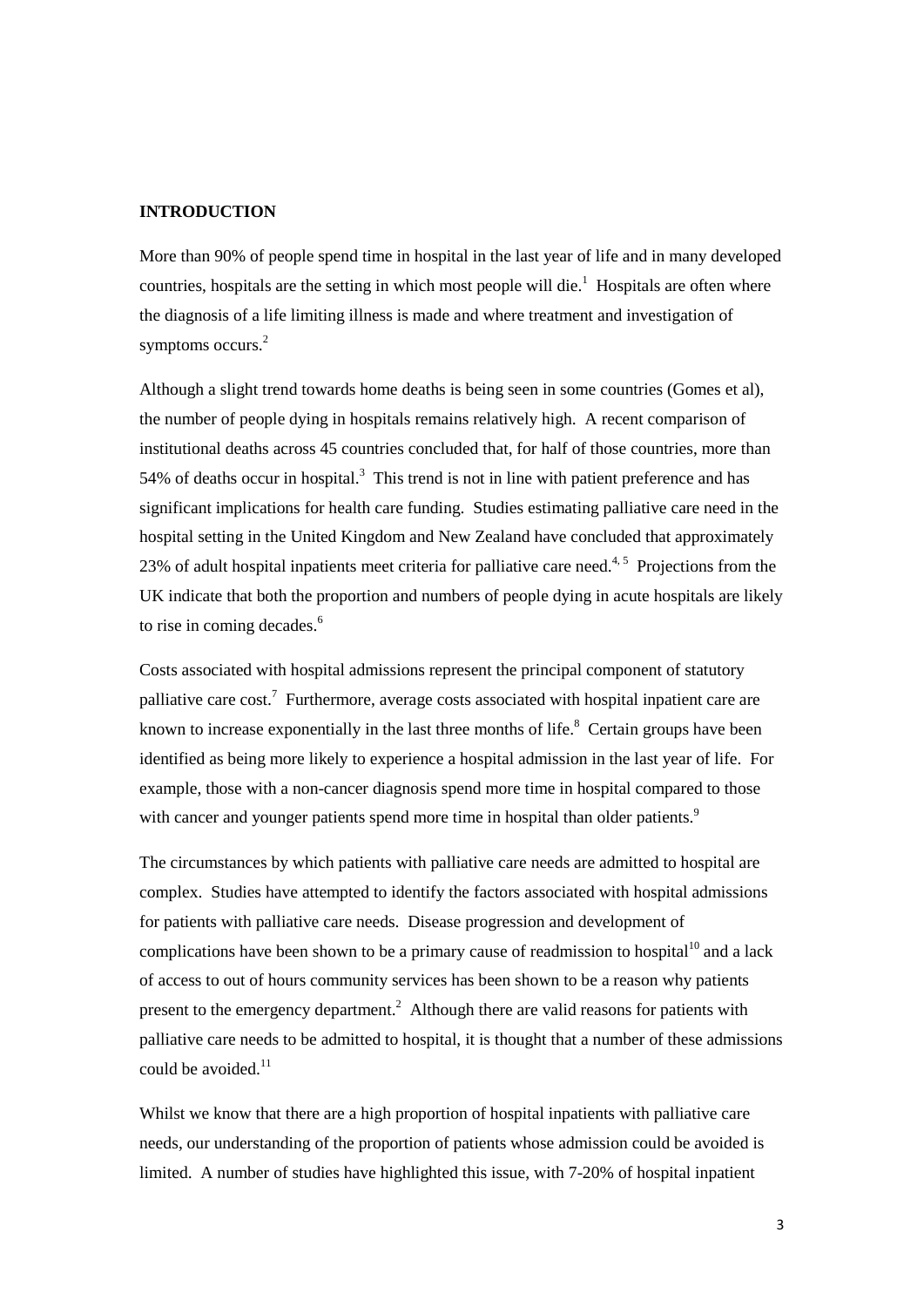admissions amongst patients with palliative care needs deemed to be 'potentially avoidable'.<sup>[12,](#page-15-11) 13</sup> However, drawing comparisons across these studies is difficult as there is currently no agreed definition of what constitutes an avoidable admission within a palliative care context.

As the illness progresses and care needs increase it may not be surprising to see an increase in admissions for patients with palliative care needs. Whilst a number of studies have looked at hospital use in the last year of life<sup>9, [14](#page-15-13)</sup> there are no studies that the authors are aware of that have looked at survival after an avoidable admission. Understanding the proportion and characteristics of potentially avoidable hospital admissions amongst patients with palliative care needs, and the economic impact these have on the health care system, is essential in ensuring that scarce hospital resources are most appropriately deployed to meet patient preferences for palliative and end of life care.

# **AIMS**

The aim of this study was to establish the extent and cost of potentially avoidable hospital admissions amongst patients in the last year of life and to identify particular patient subgroups with a high risk of a potentially avoidable hospital admission.

## **METHODS**

This study comprised one phase of a larger research project exploring key aspects of palliative care management in one large urban acute hospital in New Zealand. Auckland City hospital is a 710 bed teaching hospital which provides care for a local population of 480,000 and tertiary services to a regional population of 1.4 million people. It is the largest hospital in New Zealand in terms of budget. Ethics approval was obtained from the Auckland Northern Region Ethics Committee. Ethics approval did not require written consent from patients however permission to access clinical notes was obtained from the Auckland District Health Board Research Office.

A prospective census of adult hospital inpatients (n=501) was undertaken to identify the prevalence of patients likely to be in the last year of life. The Gold Standards Framework prognostic indicator (GSF-PIG) guide has been shown to be an effective tool in identifying hospital in-patients who might be in the last year of life.<sup>15</sup> Using the GSF-PIG, case notes were examined for evidence of palliative care need. Data were collected sequentially from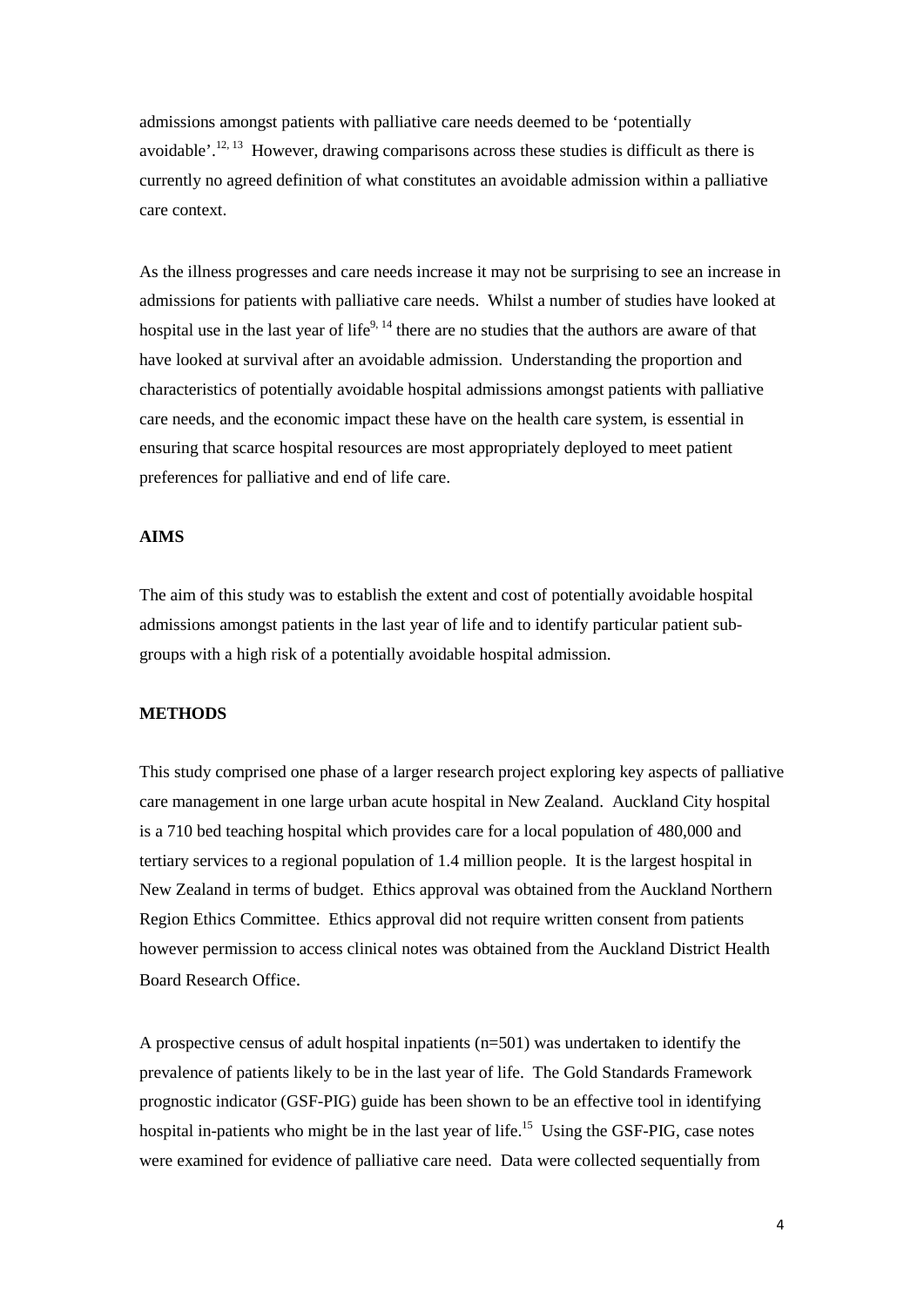each ward between 2 May and 17 June 2011 with data collection for each ward completed within one day. This provided a 'snapshot' of the cases present in a single point of time. The study population excluded those patients in the intensive care setting as it would be rare in New Zealand (NZ) for patients with palliative care needs in the last year of life who have an incurable illness to be admitted to an intensive care setting. Case notes were reviewed by two expert palliative care clinicians, a palliative medicine physician (AOC) and a palliative care nurse practitioner (JR). Patients were included in the study if they met one or more of the Gold Standards Framework Prognostic Indicators (GSFPI)<sup>[16](#page-15-15)</sup> indicating palliative care need and likely prognosis of less than 12 months (n=99). Results of the census study have been reportedelsewhere.<sup>5</sup>

The reviewers examined the clinical notes of the patients who met one of the GSFPI's looking for evidence that the current hospital admission was potentially avoidable. The following definition of a "potentially avoidable admission" was adopted during the study:

*"An admission whereby the deterioration or event resulting in hospitalisation could have been anticipated and managed by generalist services such as general practice and district nursing teams with support from a specialist palliative care team such as hospice".*

A process of cross checking between JR and AOC was carried out on each case. In cases where disagreement occurred consensus was reached by discussion. In the absence of validated protocols to determine an avoidable admission within a palliative care context and given the need to contextualise decisions within a local context, expert clinical judgement was used to determine if an admission was potentially avoidable or not. This approach has been used in a similar study in the UK to identify avoidable hospital admissions in palliative care.<sup>[12](#page-15-11)</sup> Similar approaches to examining clinical decision making using retrospective case note data have also been used in other studies.<sup>[17,](#page-15-16) [18](#page-15-17)</sup>

## **Data Analysis**

Supplementary data gathered from clinical notes (details of which have been reported elsewhere<sup>5</sup>) were analysed to identify 1) factors that increased risk of a potentially avoidable admission and 2) groups of patients that were more at risk of such admissions. Six factors were hypothesised to predict the likelihood of a potentially avoidable admission to hospital. These factors included living in residential aged care, ethnicity, comorbidities, age, diagnosis and gender. For the purposes of the logistic regression diagnosis was considered as cancer or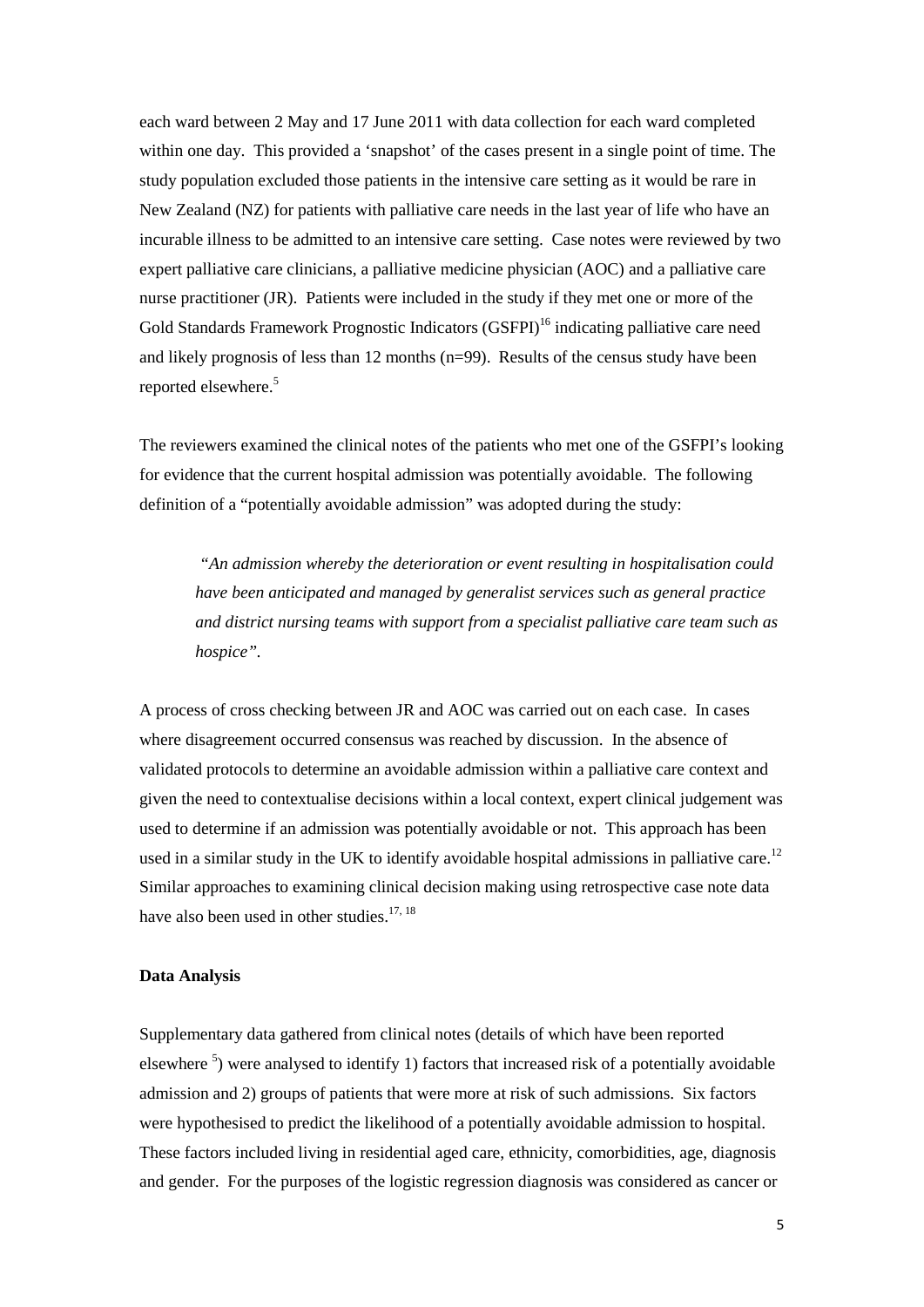non-cancer, age as >65 years or not and comorbidities present or not. Ethnicity was considered as NZ (NZ) European (the largest ethnic group) or not. Non NZ European consisted of multiple ethnicities including Maori, Pacific and Asian people.

Logistic regression was performed using the logit (log of odds ratio) link. The binary outcome of the logistic regression model was a potentially avoidable admission. Due to the relatively small sample it was not possible to estimate the pair-wise interactions between variables therefore only the main effects were considered.

An analysis of the cost of potentially avoidable admissions compared to all other admissions for those patients identified as being in the last year of life was carried out using the statistical analysis software R version 2.15.1 from the R Foundation for Statistical Computing. Cost data were obtained from hospital reimbursement records based on the patients' discharge Diagnosis Related Groups (DRG) classification. This included both inpatient and outpatient hospital visits for the financial years beginning 1 July 2009 to 31 June 2012. The currency is the NZ (NZD), at the values obtaining in the years 2009—2012. In view of the relatively short period of time involved, (three years) we did not standardise dollar values to any single year, neither did we discount costs for time.

The raw data were provided by the hospital's Clinical Decision Support Unit. Patients were identified by means of the National Hospital Index Number (NHI), a unique identifying number assigned to each individual person receiving health care in NZ. The time interval for costs analysis started with the date of each individual's admission (as identified at the time of the hospital inpatient survey), and ended with the date of death or censoring (censored on 15 May 2012). For patients with a known date of death, costs in the final year of life were analysed. Total recorded reimbursements were totalled for all inpatient and outpatient episodes associated with each NHI across these intervals.

## **RESULTS**

Ninety nine (19%) patients were identified as having met one of the GSF prognostic indicators indicating palliative care need and a likely prognosis of less than 12 months (see table 1). Twenty two (22%) of these patients were deemed to have experienced a potentially avoidable admission.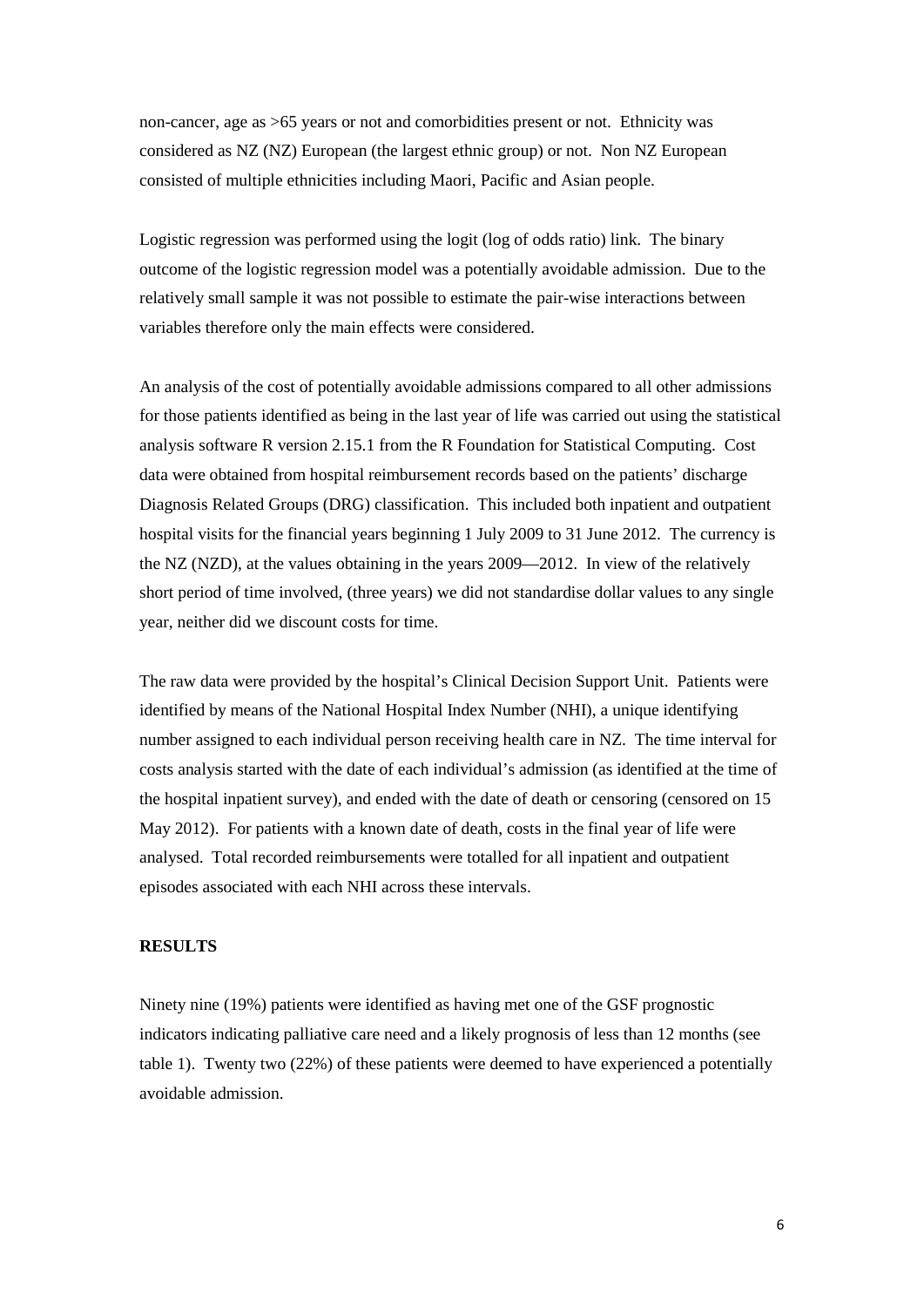Table 1 Demographics of patients with palliative care needs (n=99)

|                            | <b>Frequency</b> | Percent |
|----------------------------|------------------|---------|
| <b>Gender</b>              |                  |         |
| Male                       | 47               | 47.5    |
| Female                     | 50               | 50.5    |
| Transgender                | $\mathbf{1}$     | 1.0     |
| Unspecified                | $\mathbf{1}$     | 1.0     |
| Age                        |                  |         |
| $\leq 49$                  | 11               | 11.1    |
| 50-60                      | 17               | 17.2    |
| 61-71                      | 20               | 20.2    |
| 72-82                      | 22               | 22.2    |
| > 83                       | 29               | 29.3    |
| <b>Ethnicity</b>           |                  |         |
| NZ European                | 62               | 62.6    |
| Pacific                    | 15               | 15.2    |
| Asian                      | $\mathfrak{S}$   | 5.1     |
| Other                      | 9                | 9.1     |
| Unspecified                | 8                | 8.1     |
| <b>Living Arrangements</b> |                  |         |
| Residential aged care      | 16               | 16.2    |
| Co-habits                  | 62               | 62.6    |
| Lives alone                | 14               | 14.1    |
| Unknown                    | $\overline{4}$   | 4.9     |
| <b>Diagnosis</b>           |                  |         |
| Cancer                     | 46               | 46.5    |
| Non-Cancer                 | 48               | 42.4    |
| Unspecified                | 11               | 11.1    |
| <b>Comorbidities</b>       |                  |         |
| Yes                        | 59               | 59.6    |
| N <sub>o</sub>             | 40               | 40.4    |

# **Predictors of potentially avoidable admissions**

Although little is known about the factors that influence potentially avoidable hospital admissions in a palliative care context, a number of factors are known to influence the amount of time spent in hospital in the last year of life, including residing in a residential aged care facility (RACF), diagnosis, age and ethnicity.<sup>[10,](#page-15-9) [19,](#page-15-18) [20](#page-15-19)</sup>

Logistic regression was performed to assess the impact of demographic and health status factors on the likelihood that an admission was avoidable. The model contained six independent variables (sex – female, age over 65 years, living in residential aged care,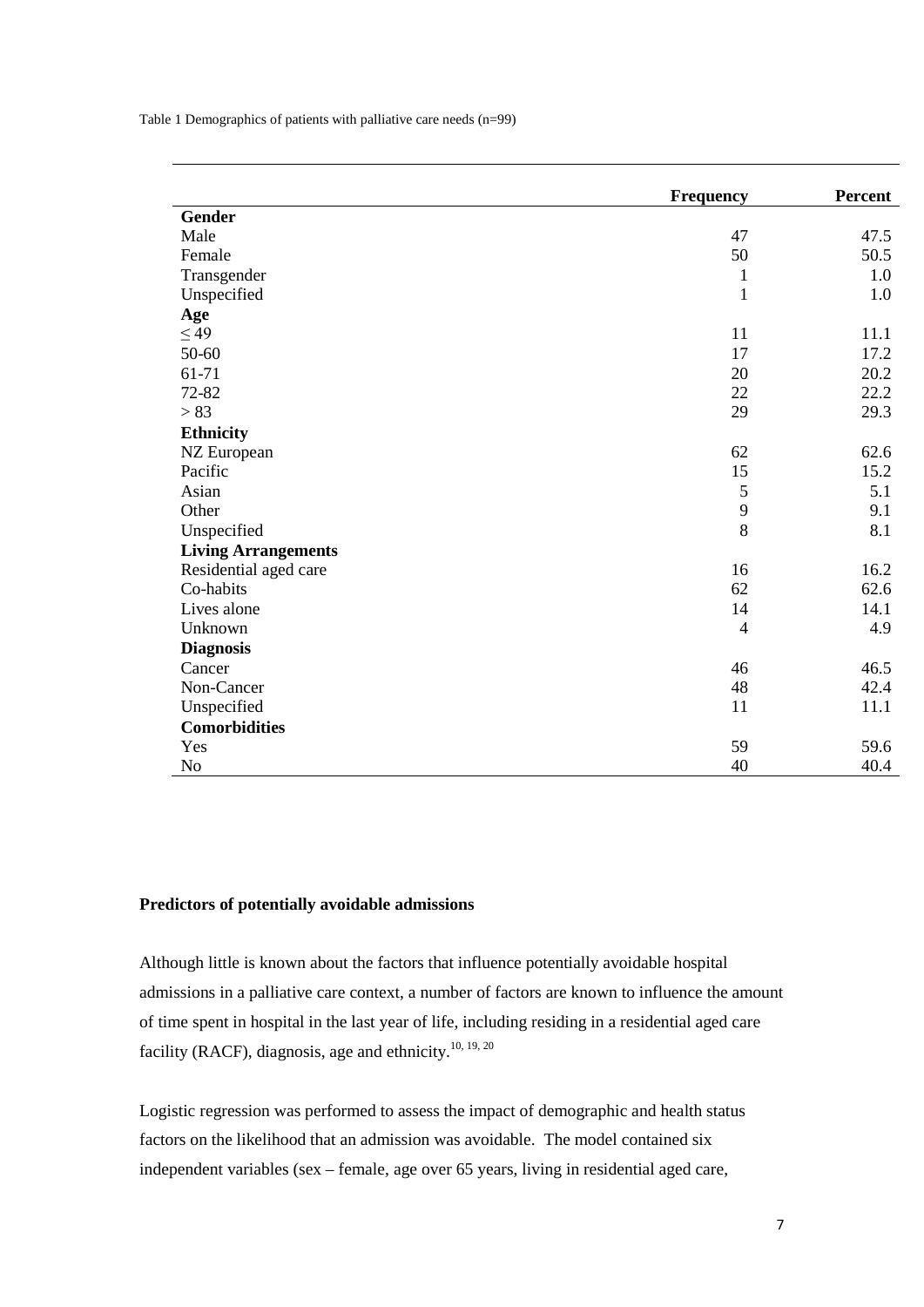comorbidities – yes, ethnicity –  $NZ$  European and diagnosis – cancer). The full model containing all predictors was statistically significant (x2=12.62, df 6), p<.05, (N=73) indicating that the model was able to distinguish between avoidable and unavoidable hospital admissions. The Hosmer and Lemeshow goodness of fit test was not significant (p=.92) indicating that the model was a good fit. The model as a whole explained between 15.9% (Cox and Snell R square) and 24.0% (Nagelkerke R square) of the variance in admission status, and correctly classified 79.5% of cases. Only one of the independent variables – living in residential aged care (livingred2reg(1), made a statistically significant (p<.05) contribution to the model. The odds ratio of  $6.48$  for livingred $2(1)$  suggests that patients living in residential aged care facilities are over 6 times more likely to have an avoidable hospital admission compared to those patients who do not live in aged care facilities, controlling for all other factors in the model. European ethnicity recorded an odds ratio of a 3.62 greater likelihood of an avoidable admission although the result was not significant ( $p>0.05$ ). See table 2

| <b>Model</b>                 | <b>Variable Name</b> | $\boldsymbol{B}$ | SE  | Wald | Odd<br>ratio | $\boldsymbol{p}$ | 95% CI Exp(B) |              |
|------------------------------|----------------------|------------------|-----|------|--------------|------------------|---------------|--------------|
|                              |                      |                  |     |      |              |                  | Lower         | <b>Upper</b> |
| Avoidable<br>Admissions      |                      |                  |     |      |              |                  |               |              |
| Living<br>arrangement        | livingred $2reg(1)$  | 1.86             | .85 | 4.81 | 6.48         | .028             | 1.22          | 34.41        |
| Ethnicity $- NZ$<br>European | ethnic2reg(1)        | 1.28             | .85 | 2.25 | 3.62         | .134             | .67           | 19.45        |
| <b>Comorbidities-Yes</b>     | numcomorbidreg2(1)   | .27              | .83 | .10  | 1.31         | .745             | .25           | 6.69         |
| Age                          | $a$ gecatreg $(1)$   | $-.30$           | .75 | .16  | .73          | .688             | .16           | 3.22         |
| Diagnosis - Cancer           | diagreg(1)           | $-.29$           | .79 | .14  | .74          | .707             | .15           | 3.51         |
| Gender                       | gender (1)           | .326             | .63 | .26  | 1.38         | .608             | .39           | 4.80         |
| Constant                     |                      | $-2.59$          | .92 | 7.96 | .07          | .005             |               |              |

Table 2: Predictors of a potentially avoidable admission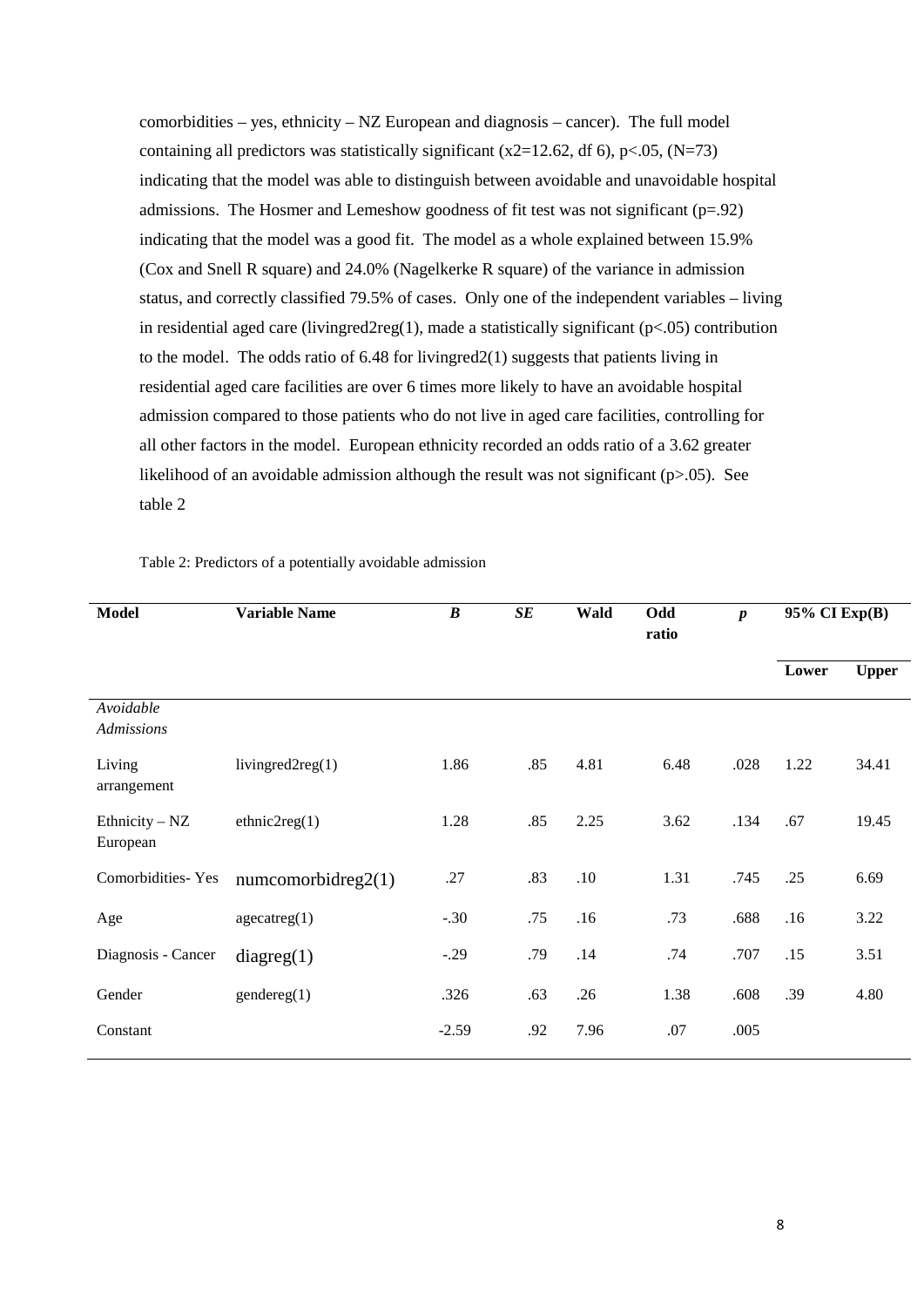#### **Patient survival**

For the purposes of this study survival was defined as the time from hospital census until death. The median survival of all patients identified as having palliative care needs was 121 days from the start of the census admission (see figure 1 for Kaplan Meier survival curve). A significant difference in survival was found between those whose admissions identified as potentially avoidable and those identified as unavoidable, with a median of 45.5 days and 168 days respectively (log-rank test p=0.027; see figure 2 for the Kaplan Meier survival curve comparison).

## *Figures 1 and 2 here*

#### **Length of admission**

The length of stay or % of time spent in hospital refers to the cumulative length of all hospital stays from the start of the census admission (usually a date prior to the actual census date as most patients had been in hospital for some time prior to the census date) to the 15/05/12 when the analysis was carried out. Mean days in hospital was longer for patient admissions identified as unavoidable compared to those identified as potentially avoidable, 31.4 days ct 13.8 day. Patients who were thought to have had a potentially avoidable admission spent 39% of their subsequent time in hospital. However, the mean proportion of time spent in hospital after the census admission was similar between the two groups, 39% ct 38% (see table 3).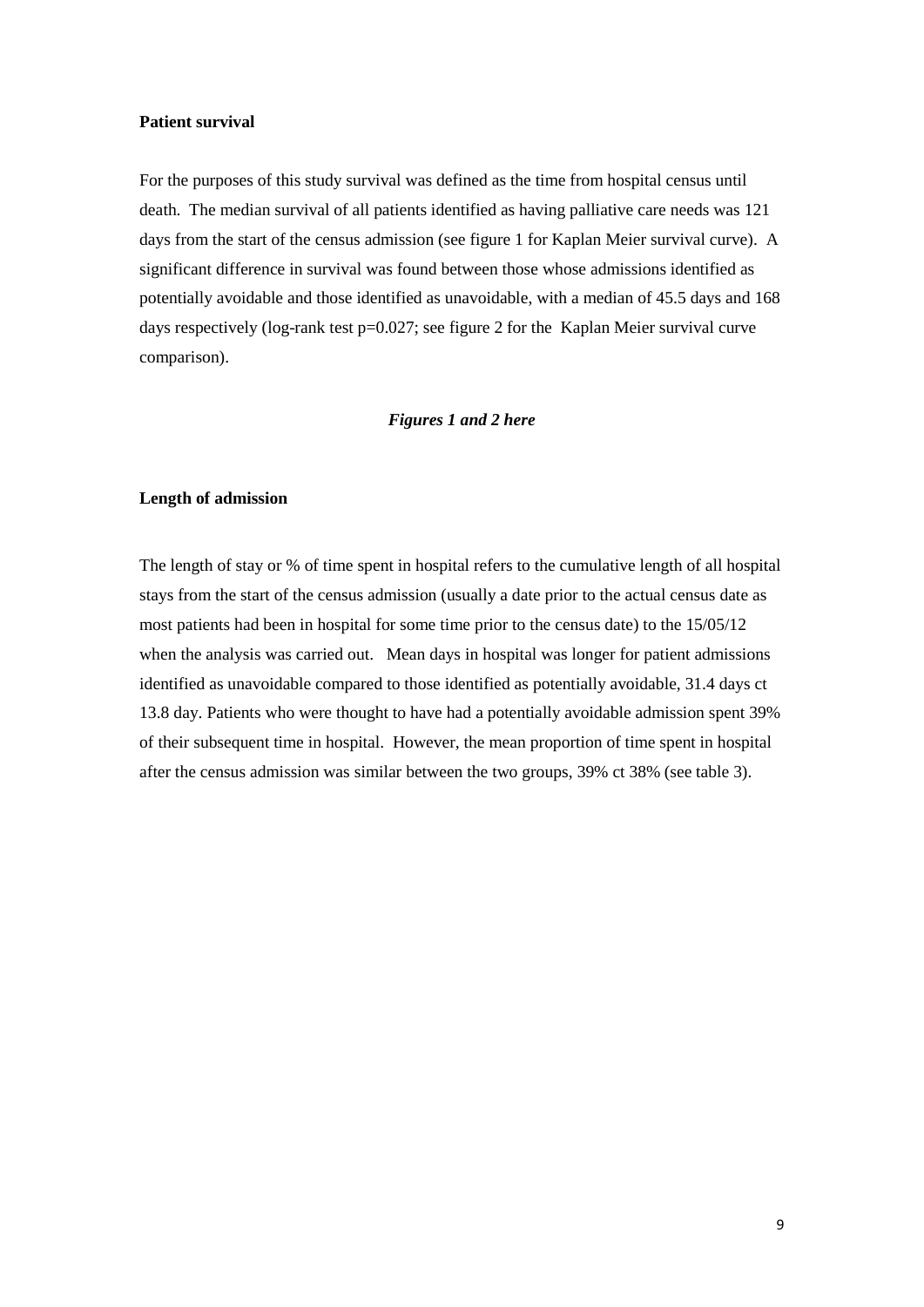|                                                                                                                          | Potentially avoidable admissions                        | Unavoidable admissions                                   |
|--------------------------------------------------------------------------------------------------------------------------|---------------------------------------------------------|----------------------------------------------------------|
| Number of patients                                                                                                       | 22                                                      | 77                                                       |
| Mean LOS from census<br>admission (days)                                                                                 | 13.8                                                    | 31.4                                                     |
| Mean % time in hospital<br>from census admission†                                                                        | 39%                                                     | 38%                                                      |
| <b>Costs of hospital care</b><br>from census admission†                                                                  |                                                         |                                                          |
| Minimum<br>1st Quartile<br>Median<br>Mean*<br>3rd Quartile<br>Maximum                                                    | 3,658<br>6,339<br>14,180<br>23,430<br>26,130<br>115,400 | 2,919<br>15,980<br>29,590<br>50,490<br>60,490<br>285,800 |
| Number of patients dying in<br>follow-up                                                                                 | 18                                                      | 47                                                       |
| Costs of hospital care in<br>final year of life<br>Minimum<br>1st Quartile<br>Median<br>Mean*<br>3rd Quartile<br>Maximum | 5147<br>16460<br>27710<br>35040<br>33460<br>117700      | 3164<br>20230<br>37220<br>59260<br>75500<br>235600       |

Table 3 – Economic analysis

† costs from date of census admission are calculated across the interval from the date of that admission (usually a date prior to the date of census) to 15/05/2012

\* the mean is the appropriate central estimator for cost

#### **Cost of hospital care in the last year of life**

The mean total cost of hospital care in the final year of life was lower for those whose census admission was deemed potentially avoidable compared to the remainder (see table 3). Figure 3 shows accelerating costs of care as the end of life approaches for those patients identified as having palliative care needs.

#### *Figure 3 here*

The total costs of public hospital care are lower for the subset of patients identified as experiencing a potentially avoidable admission. The sum of public hospital costs from date of census admission for the 22 patients who met GSF criteria and were judged to be experiencing a potentially avoidable admission was NZD515,358 (mean per patient cost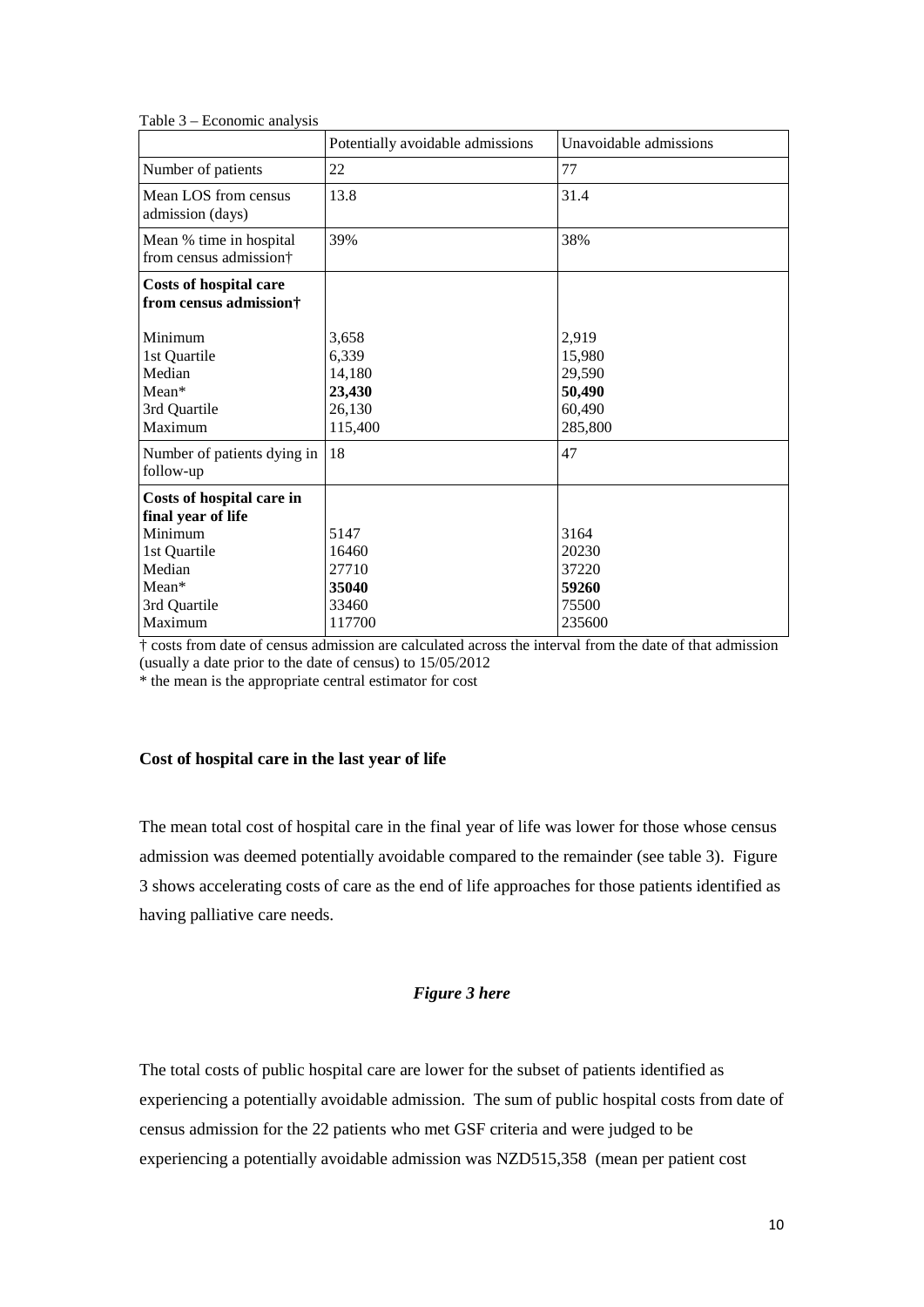NZD23,430). Patients who were thought to have had a potentially avoidable admission spent 39% of their subsequent time in hospital. Given that our census included every patient experiencing a potentially avoidable admission in the hospital on a single day, we could estimate the total number of patients who may experience a potentially avoidable admission across a year. Based on the reasoning that we identified 22 patients, who had a 39% chance of being in hospital on any given day, we infer a total population of such people as  $22/39\% =$ 57 at any time. The total hospital expenditure for all such patients in a year is estimated to be NZD515358 / 0.39 = NZD1, 321,431. The Auckland District Health Board (ADHB) provides care for approximately 468,000 people. The NZ population is just over 4.4 million, which means the ADHB cares for about 10% of NZ population. The subsequent cost of care for all NZ patients who have a preventable admission is therefore estimated to be in the order of \$13.5 million.

## **DISCUSSION**

In our study, 22% of hospital admissions for patients with palliative care needs were thought to be potentially avoidable. This was high compared to a similar study carried out in the  $UK^{12}$ , where only 6.7% of hospital inpatients who met GSF prognostic indicators were concluded to have experienced a potentially avoidable admission. However, an even higher estimate is provided by Abel et al.<sup>13</sup> who concluded that a third of hospital inpatient deaths could have occurred at home if more comprehensive community services were available.

Our study also extends previous findings in showing that patients experiencing an avoidable admission had a shorter stay in hospital, and were more likely to have a shorter prognosis, when compared with those patients whose admission was deemed unavoidable. Moreover, the costs associated with a potentially avoidable admission were also less than those associated with an unavoidable admission.

In line with previous research in this area, clinical judgement was used in the current study to determine whether an admission was potentially avoidable. This is an approach used in previous studies which is likely to explain the wide range in estimates of avoidable admission rates across studies. Ward et al.<sup>21</sup> and Gott et al.<sup>12</sup> for example, took into account the availability and suitability of local services to support patients with palliative care needs in the community. When local services were considered inadequate to support the patient in the community, the reviewers considered the admission to be unavoidable. In contrast, Abel et  $al<sup>13</sup>$  $al<sup>13</sup>$  $al<sup>13</sup>$  considered an admission to be avoidable if the patient could have stayed at home if services as described in England's End of Life Care Strategy<sup>22</sup> were available. This included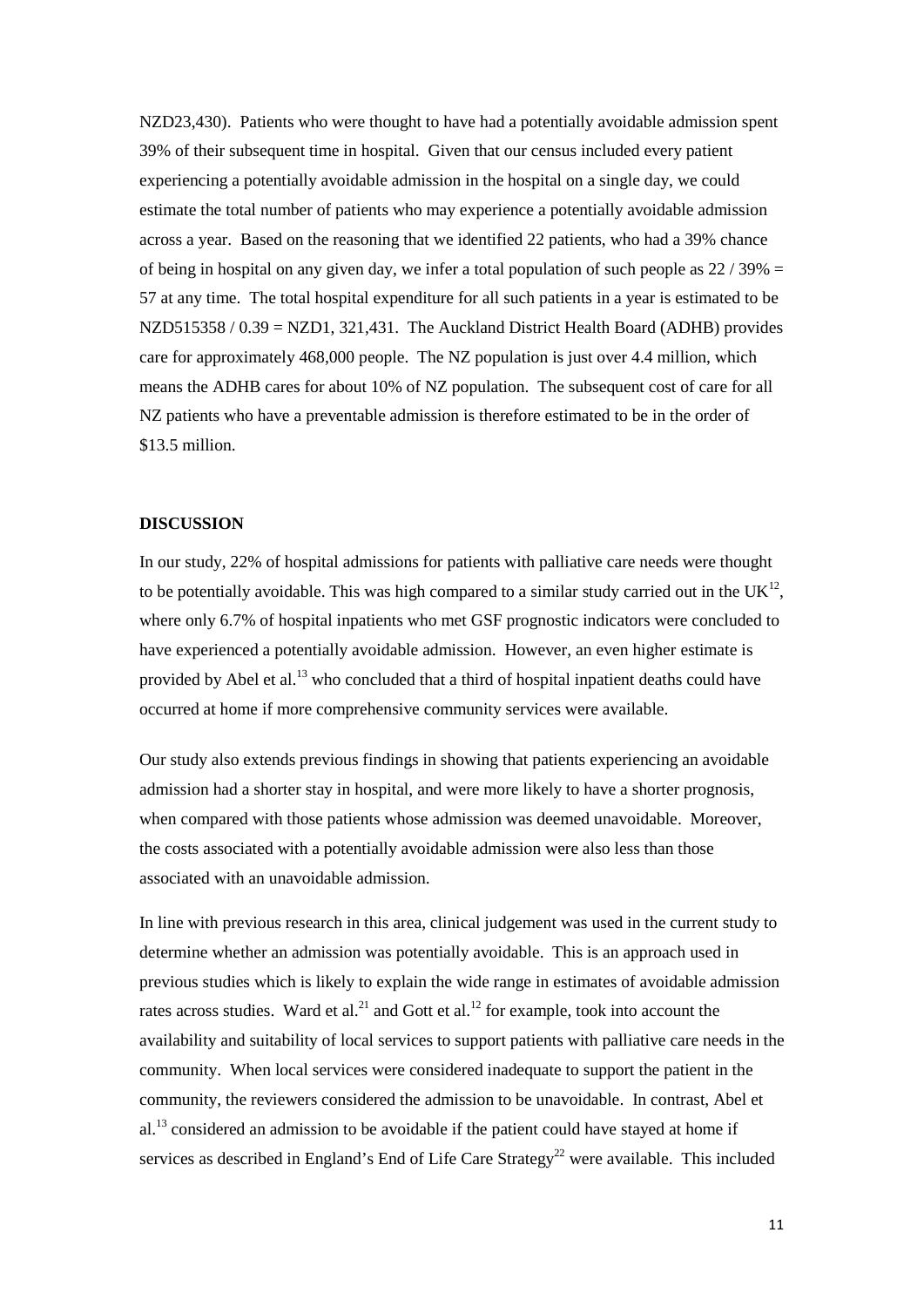such things as documented advance plans concerning place of death, access to care at short notice 24 hours per day and nursing care for the final stages of life which would allow the patient to die at home. In determining whether an admission was potentially avoidable, the approach adopted by the reviewers in the current study was that if "reasonable services" such as hospice, general practice teams and district nursing was available, along with a plan of care in place for when symptoms developed or the patient's condition deteriorated, the admission was considered to have been potentially avoidable. These differences in how researchers define how a hospital admission might be avoided confound comparisons across studies. Further research is needed to clarify a process by which avoidable admissions can be identified in a more systematic way, whilst being sensitive to local context.

The only predictor of a potentially avoidable hospitalisation was patients' living arrangements with those who lived in a residential aged care facility more likely to have experienced an avoidable admission than those who did not. Previous research has examined the reasons why patients from residential care facilities may be admitted inappropriately to acute hospitals and have found that these residential facilities are often under-resourced, that their staff lack skills in supporting residents and families to complete advance care plans and there is too little communication about end of life issues between health professionals, residential care staff, and patients and their families. $^{23}$  The impact of hospital admissions for older people, including those living in residential care, is significant. In particular, survival rates are low, with one study identifying that 33.9% of patients admitted from a residential care facility died during the hospital admission.<sup>24</sup> In addition, morbidity associated with hospitalisation is high for this population, with increased incidence of delirium, infections and overall functional decline during a hospital admission.<sup>[25,](#page-16-4) 26</sup> Furthermore, mortality is high in residential care settings after an admission to hospital.<sup>27</sup> Our findings therefore support a growing body of evidence which indicates that more research is needed to develop cost effective models of palliative and end of life care in aged residential care settings.

In light of the international economic recession and its impact on public health spending, interest from policy makers regarding the cost of hospital admissions in the last year of life is high. Ward et al.<sup>21</sup> found the estimated mean cost of a potentially avoidable hospital admission to be around GBP2,595. Similarly, a retrospective survey of hospital deaths, which could have been managed in the community, estimated the mean hospital admission cost as being GBP3,173 based on a mean length of stay of 12 days.<sup>13</sup> The data from our study estimated the cost of a potentially avoidable admission, based on a mean length of stay of 13.8 days as NZD14,860. Obviously comparison of costs across studies is problematic due to the timing of studies and the wider economic environment including the use of different currencies. However, it is apparent that costs associated with potentially avoidable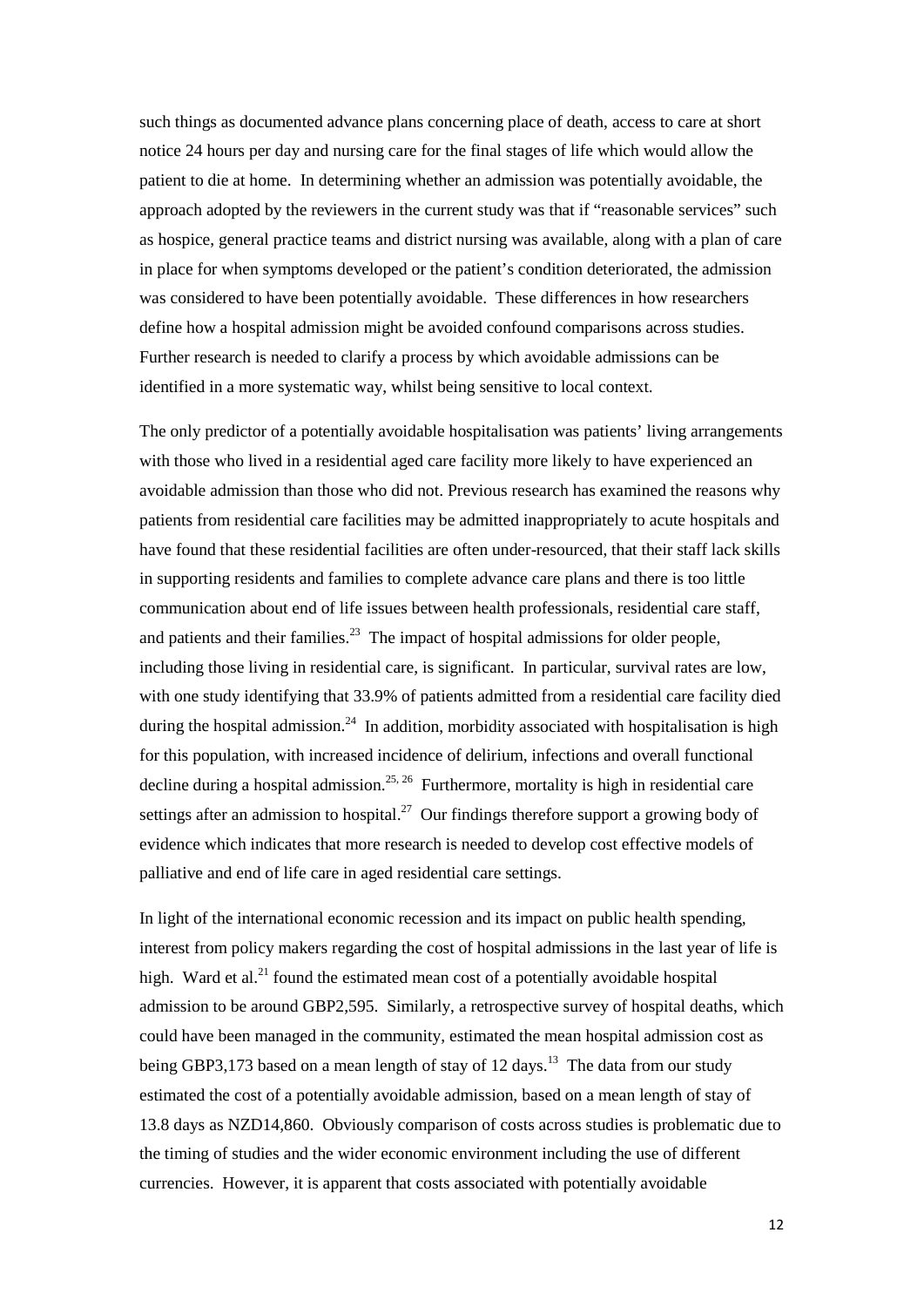admissions are high, although further research is needed to examine the cost implications of avoiding hospitalisations for community providers and family caregivers.<sup>[28](#page-16-7)</sup>

A reduction in the number and length of hospital admissions for patients in the last year of life is a major objective for policy makers in most developed countries.<sup>[22,](#page-16-1) 29</sup> Data from this study showed that patients whose admission was considered potentially avoidable experienced a significantly shorter stay in hospital compared to patients whose admission was unavoidable. In addition median survival for patients experiencing a potentially avoidable admission was significantly shorter suggesting, that the risk of an avoidable admission is greater the closer the patient is to death. This finding is supported by studies that have shown hospital admissions increase exponentially in the last three last weeks before death.<sup>[14,](#page-15-13) [19](#page-15-18)</sup>

#### **Limitations**

Despite providing new insights into the nature, extent and cost of potentially avoidable hospitalisations amongst patients meeting criteria for palliative care need, certain limitations to this study must be acknowledged. Firstly, the application of the GSF-PIG and, judgements around the avoidability of hospital admissions, were based solely on expert clinical opinion. This may have introduced some bias to identifying those admissions thought to have been potentially avoidable. It also relied on reviewers having adequate knowledge of services available to patients in the community. Secondly, data analysis pertaining to the last year of life is less reliable for those who experienced unavoidable admissions compared to the group who experienced potentially avoidable admissions because fewer of them had died. Finally the retrospective design of the study meant the accuracy of the data was dependent on available clinical documentation.

## **CONCLUSIONS**

This study identified that a significant proportion of patients with palliative care needs experience a potentially avoidable hospital admission. Although these admissions are relatively short compared to those admissions which are thought to be unavoidable, they are likely to impact on the experiences of patients and families and contribute to unnecessary hospital expenditure. Further research is needed to understand how these admissions could be avoided and why residents of aged care facilities are more at risk of experiencing an avoidable admission. Finally, future studies examining the economic impact of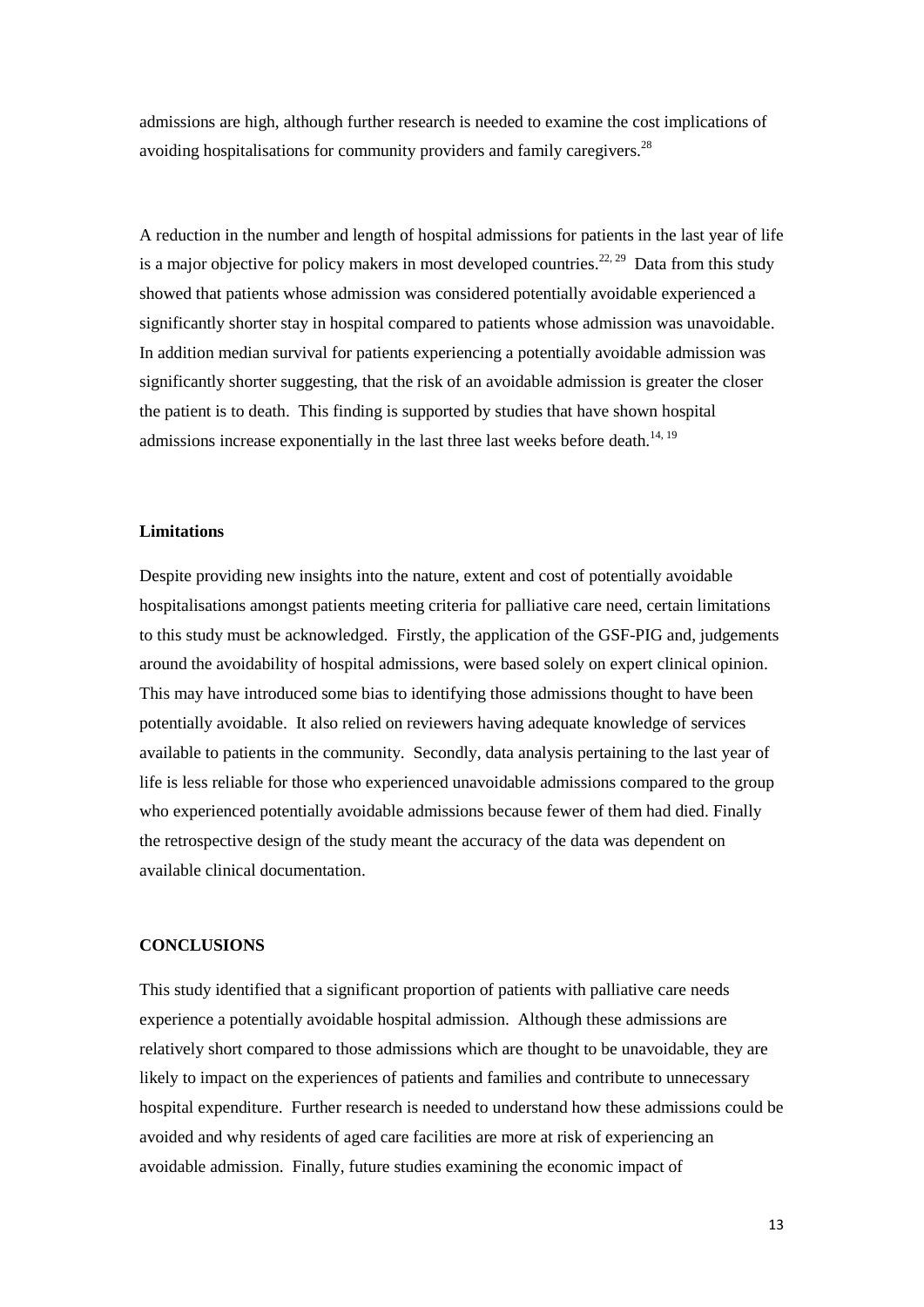hospitalisation within a palliative care context need to capture the total costs of healthcare expenditure including community health care costs and the costs incurred by family caregivers for whom reducing hospital admissions at the end of life is likely to have significant cost implications.

**Competing interest:** none declared

#### **Authors' contributions**

Authors JR, MB, AO, RF, DR, BS and MG were involved in the conception, design and implementation of the research. All authors were involved in the data analysis and interpretation and drafting of the paper. In addition GL carried out the economic analysis of cost related data. All authors were involved in the review and approval of the final article for publication. MG was the Principal Investigator of the study.

#### **Acknowledgements**

Ethics approval was obtained from the Auckland Region Ethics Committee. The study was funded by the Health Research Council of New Zealand (reference: 10/815). The authors would like to acknowledge support from Avinesh Pillai who assisted in the statistical presentation of data within the manuscript.

#### **Licence for publication**

The Corresponding Author has the right to grant on behalf of all authors and does grant on behalf of all authors, an exclusive licence (or non-exclusive for government employees) on a worldwide basis to the BMJ Publishing Group Ltd to permit this article to be published in BMJ Supportive and Palliative Care and any other BMJPGL products and sublicences such use and exploit subsidiary rights, as set out in our licence

[\(http://group.bmj.com/products/journals/instructions-for-authors/licence-forms\)](http://group.bmj.com/products/journals/instructions-for-authors/licence-forms).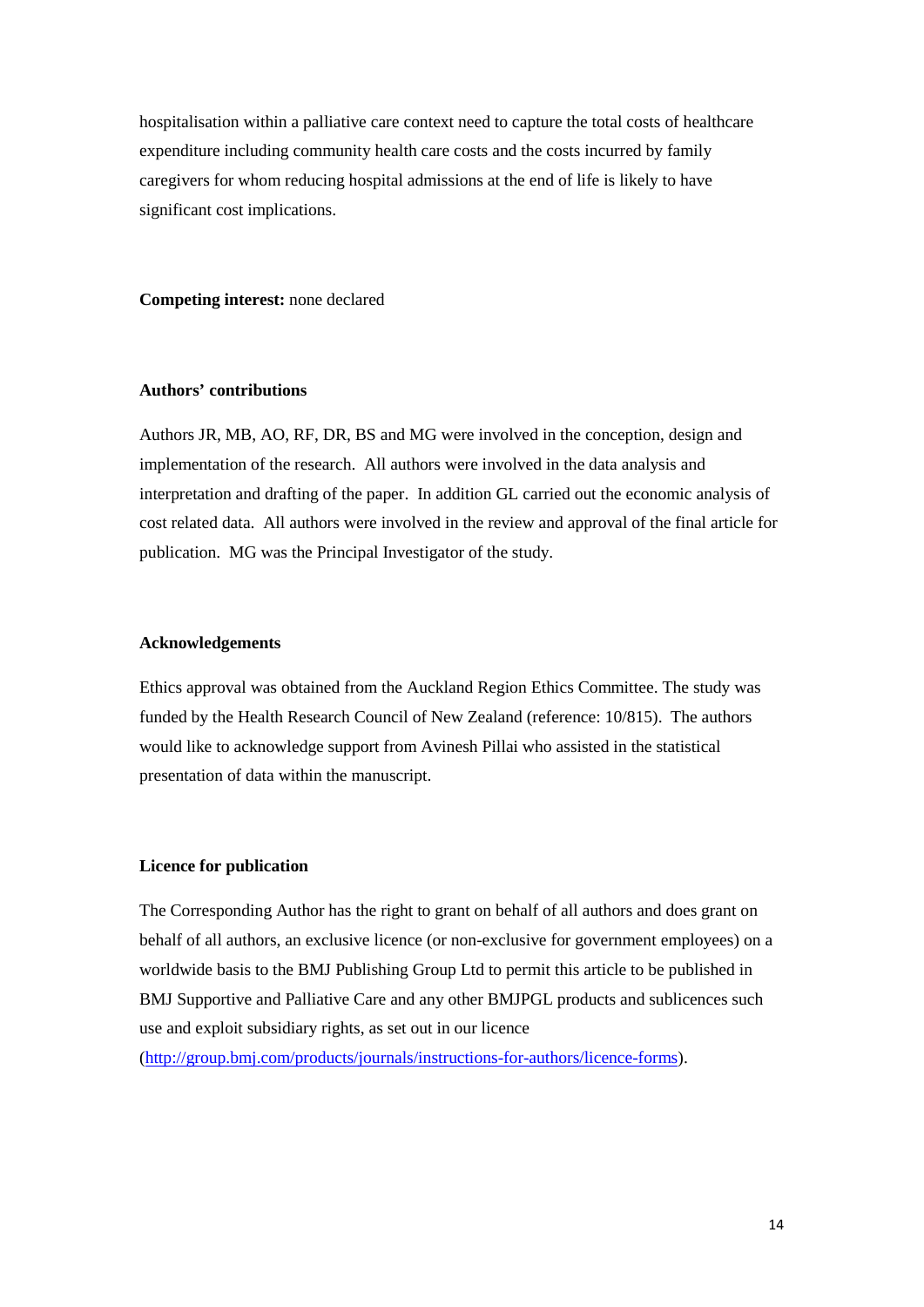# References

<span id="page-15-0"></span>1. Dixon T, Shaw M, Frankel S, et al. Hospital admissions, age and death: retrospective cohort study. BMJ. 2004:1-4.

<span id="page-15-1"></span>2. Wallace EM, Walsh J, Conroy M, et al. Why do palliative care patients present to the Emergency Department? Avoidable or unavoidable? Am J Hosp Palliat Med. 2012;30(3):253- 6.

<span id="page-15-2"></span>3. Broad JB, Gott M, Kim H, et al. Where do people die? An international comparison of the percentage of deaths occurring in hospital and residential aged care settings in 45 populations, using published and available statistics. Int J Public Health. 2013;58(2):257-67.

<span id="page-15-3"></span>4. Gott M, Ahmedzai SH, Wood C. How many inpatients at an acute hospital have palliative care needs? Comparing the perspectives of medical and nursing staff. Palliat Med. 2001;15:451–60.

<span id="page-15-4"></span>5. Gott M, Frey R, Raphael D, et al. Palliative care need and management in the acute hospital setting: a census of one New Zealand Hospital. BMC Palliat Care. 2012;12(15):1-8.

<span id="page-15-5"></span>6. Gomes B, Higginson I. Where people die (1974-2030): past trends, future projections and implications for care. Palliat Med. 2008;22:33-41.

<span id="page-15-6"></span>7. Simoens S, Kutten B, Keirse E, et al. The costs of treating terminal patients. J Pain Symptom Manage. 2010;40(3):436-48.

<span id="page-15-7"></span>8. Kardamanidis K, Lim K, Da Cunha C, et al. Hospital costs of older people in New South Wales in the last year of life. Med J Aust. 2007;187(7):383-86.

<span id="page-15-8"></span>9. Rosenwax L, McNamara B, Murray K, et al. Hospital and emergency department use in the last year of life: a baseline for future modifications to end of life care. Med J Aust. 2011;194:1-4.

<span id="page-15-9"></span>10. Grim RD, McElwain D, Hartmann R, et al. Evaluating Causes for Unplanned Hospital Readmissions of Palliative Care Patients. Am J Hosp Palliat Care. 2010;27(8):526- 31.

<span id="page-15-10"></span>11. Constantini M, Higginson I, Boni L, et al. Effect of a palliative home care team on hospital admissions among patients with advanced cancer. Palliat Med. 2003;17:315-21.

<span id="page-15-11"></span>12. Gott M, Gardiner C, Ingleton C, et al. What is the extent of potentially avoidable admissions amongst hospital inpatients with palliative care needs? BMC Palliat Care. 2013;12(9).

<span id="page-15-12"></span>13. Abel J, Rich A, Griffin T, et al. End of life care in hospital: a descriptive study of all inpatient deaths in 1 year. Palliat Med. 2009;23:616-22.

<span id="page-15-13"></span>14. Van den Block L, Deschepper R, Drieskens K, et al. Hospitalisations at the end of life: using a sentinel surveillance network to study hospital use and associated patient, disease and healthcare factors. BMC Health Serv Res. 2007;7(69):1-9.

<span id="page-15-14"></span>15. O'Callaghan A, Laking F, Frey R, et al. Can we predict which hospitalised patients are in their last year of life? A prospective cross-sectional study of the Gold Standards Framework Prognostic Indicator Guidance as a screening tool in the acute hospital setting. Palliat Med. In press. 2014.

<span id="page-15-15"></span>16. Thomas K. Prognostic Indicator Guidance (PIG). Shrewsbury, UK: The Gold Standards Framework Centre In End of Life Care CIC 2011; 4th ed. [http://www.goldstandardsframework.org.uk/cd-](http://www.goldstandardsframework.org.uk/cd-content/uploads/files/General%20Files/Prognostic%20Indicator%20Guidance%20October%202011.pdf)

[content/uploads/files/General%20Files/Prognostic%20Indicator%20Guidance%20October%2](http://www.goldstandardsframework.org.uk/cd-content/uploads/files/General%20Files/Prognostic%20Indicator%20Guidance%20October%202011.pdf) [02011.pdf](http://www.goldstandardsframework.org.uk/cd-content/uploads/files/General%20Files/Prognostic%20Indicator%20Guidance%20October%202011.pdf) (accessed 2013 5 Dec).

<span id="page-15-16"></span>17. Ouslander J, Lamb G, Perloe M, et al. Potentially avoidable hospitalizations of nursing home residents: frequency, causes, and costs. J Am Geriatr Soc. 2010;58(4):327-35.

<span id="page-15-17"></span>18. Ahearn D, Nidh N, Kallat A, et al. Offering older hospitalised patients the choice to die in their preferred place. Postgrad Med J. 2013;89(1047):20-4.

<span id="page-15-18"></span>19. Huang J, Boyd C, S T, et al. Time spent in hospital in the last six months of life in patients who died of cancer in Ontario. J Clin Oncol. 2002;20(6):1584-92.

<span id="page-15-19"></span>20. Cohen J, Bilsen J, Addington-Hall J, et al. Population-based study of dying in hospital in six European countries. Palliat Med. 2008;22:702-10.